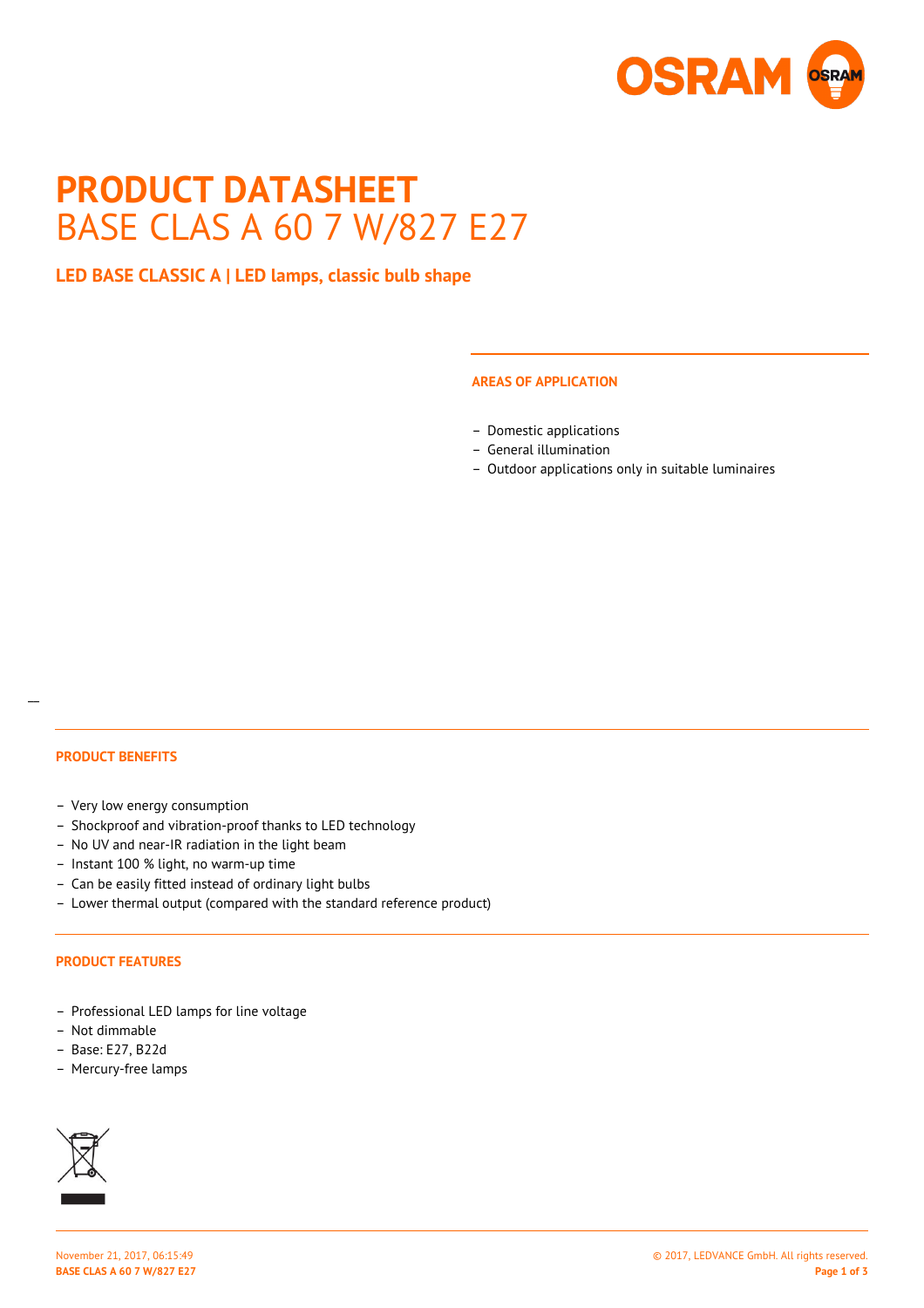# **TECHNICAL DATA**

#### Electrical data

| Rated wattage                          | 7.00 W   |
|----------------------------------------|----------|
| <b>Nominal wattage</b>                 | 7.00 W   |
| Nominal voltage                        | 220240 V |
| <b>Operating frequency</b>             | 5060 Hz  |
| Power factor $\lambda$                 | > 0.50   |
| Claimed equiv. conventional lamp power | 60 W     |

## Photometrical data

| <b>Rated luminous flux</b>              | 806 lm     |
|-----------------------------------------|------------|
| Rated color temperature                 | 2700 K     |
| Color rendering index Ra                | > 80       |
| Lumen main.fact.at end of nom.life time | 0.70       |
| Light color (designation)               | Warm White |
| Standard deviation of color matching    | $<$ 6 sdcm |
| <b>Nominal luminous flux</b>            | 806 lm     |

# Light technical data

| Warm-up time (60 %)  | < 0.50 s           |  |
|----------------------|--------------------|--|
| <b>Starting time</b> | $^{\circ}$ < 0.5 . |  |

# Dimensions & weight

 $\overline{a}$ 



| Overall length  | 105.0 mm |
|-----------------|----------|
| <b>Diameter</b> | 60.0 mm  |
| Outer bulb      | A60      |
| Length          | 105.0 mm |

# Lifespan